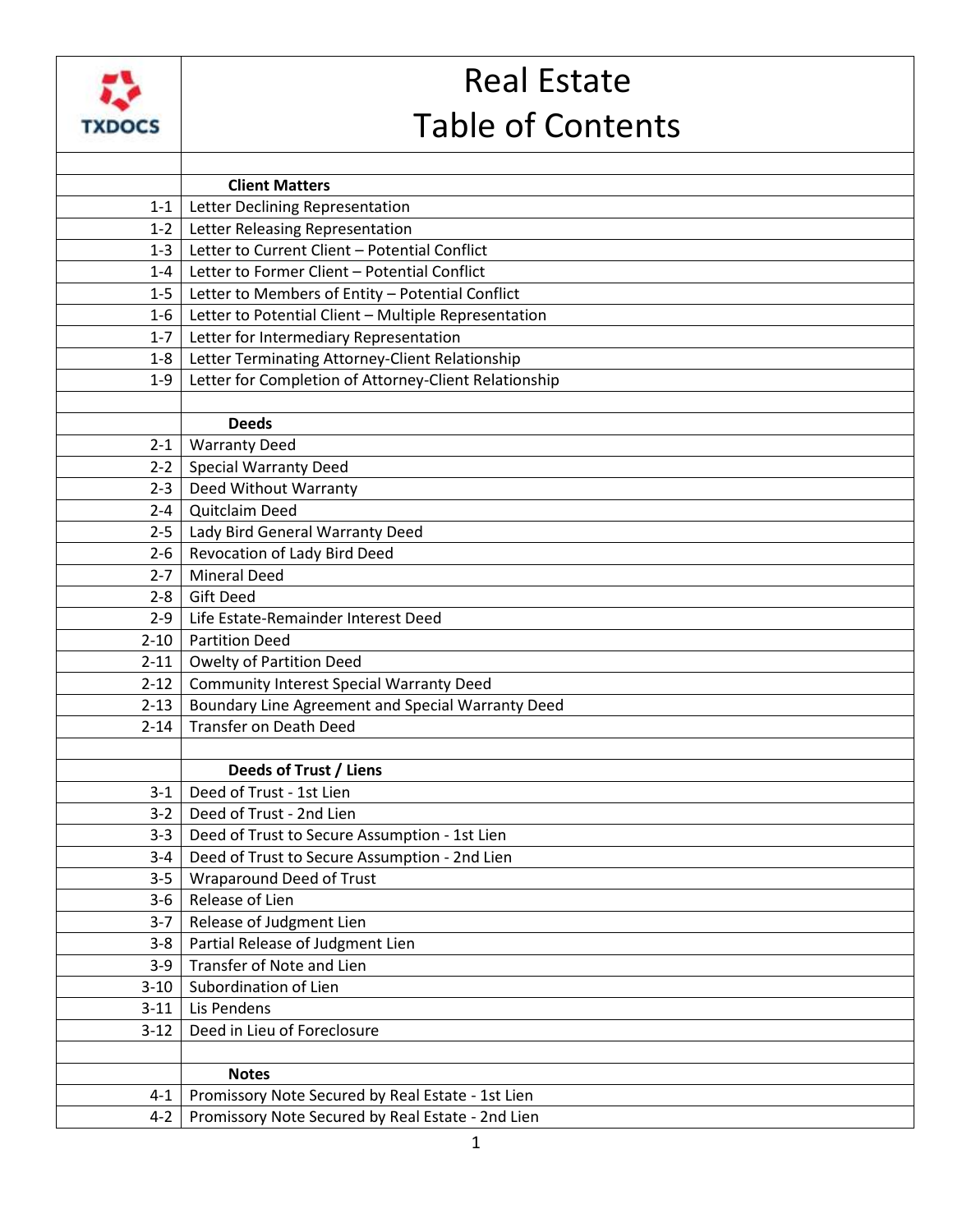| 4-3      | <b>Wraparound Promissory Note</b>                                              |
|----------|--------------------------------------------------------------------------------|
| $4 - 4$  | Loan Guaranty - 1st Lien                                                       |
| $4-5$    | Loan Guaranty - 2nd Lien                                                       |
| 4-6      | Modification and Extension of Note and Lien                                    |
|          |                                                                                |
|          | <b>Affidavits and Declarations</b>                                             |
| $5 - 1$  | Homestead Designation and Disclaimer Affidavit                                 |
| $5 - 2$  | <b>Unsworn Declaration</b>                                                     |
| $5-3$    | <b>Unsworn Declaration Jurat</b>                                               |
| $5 - 4$  | Apostille                                                                      |
| $5-5$    | (Retired) - Affidavit of Heirship                                              |
| $5-6$    | Affidavit Identifying Person Authorized to Transfer Real Property              |
| $5-7$    | Affidavit of Identity                                                          |
| $5 - 8$  | Homestead Affidavit As Release of Judgment Lien                                |
|          |                                                                                |
|          | <b>Notices and Disclosures</b>                                                 |
| $6 - 1$  | <b>Asbestos Disclosure</b>                                                     |
| $6 - 2$  | Notice Regarding Insulation to New Home                                        |
| $6 - 3$  | Notice of Obligation to Pay Public Improvement District Assessment             |
| $6 - 4$  | Notice Regarding Possible Liability for Additional Taxes                       |
| $6-5$    | <b>Notice of Cancellation</b>                                                  |
| $6-6$    | Notice of Nonrepresentation                                                    |
| $6-7$    | Notice Regarding Sale Subject to Recorded Lien                                 |
| $6-8$    | Notice of Water Level Fluctuations                                             |
| $6-9$    | Notice to Purchaser of Property in Annexed Water District                      |
| $6 - 10$ | Notice to Purchaser of Property in Area of Transportation Project              |
| $6 - 11$ | Notice of Unimproved Property in Service Area of Utility Service Provider      |
| $6 - 12$ | Notice Regarding Possible Annexation                                           |
| $6 - 13$ | <b>Utility District Notice</b>                                                 |
| $6 - 14$ | Notice to Cosigner                                                             |
|          |                                                                                |
|          | <b>Correction Instruments</b>                                                  |
| $7-1$    | Correction Instrument - Non-Material Change                                    |
| $7-2$    | Correction Instrument - Material Change                                        |
| $7 - 3$  | Motion for Judicial Review of Conveyance Instrument                            |
| $7 - 4$  | Judicial Finding of Fact and Conclusion of Law Regarding Conveyance Instrument |
|          | <b>Sale Contracts (Based on TREC Forms)</b>                                    |
| $8 - 1$  | One to Four Family Residential Contract (Resale)                               |
| $8 - 2$  | New Home Contract (Completed Construction)                                     |
| $8 - 3$  | New Home Contract (Incomplete Construction)                                    |
| $8 - 4$  | <b>Unimproved Property Contract</b>                                            |
| $8 - 5$  | Farm and Ranch Contract                                                        |
| 8-6      | Residential Condominium Contract                                               |
| $8 - 7$  | <b>Bill of Sale</b>                                                            |
| $8 - 8$  | <b>Blanket Bill of Sale</b>                                                    |
|          |                                                                                |
|          | <b>Authorization to Act</b>                                                    |
| $9 - 1$  | Special Durable Power of Attorney for Sale of Real Estate                      |
|          |                                                                                |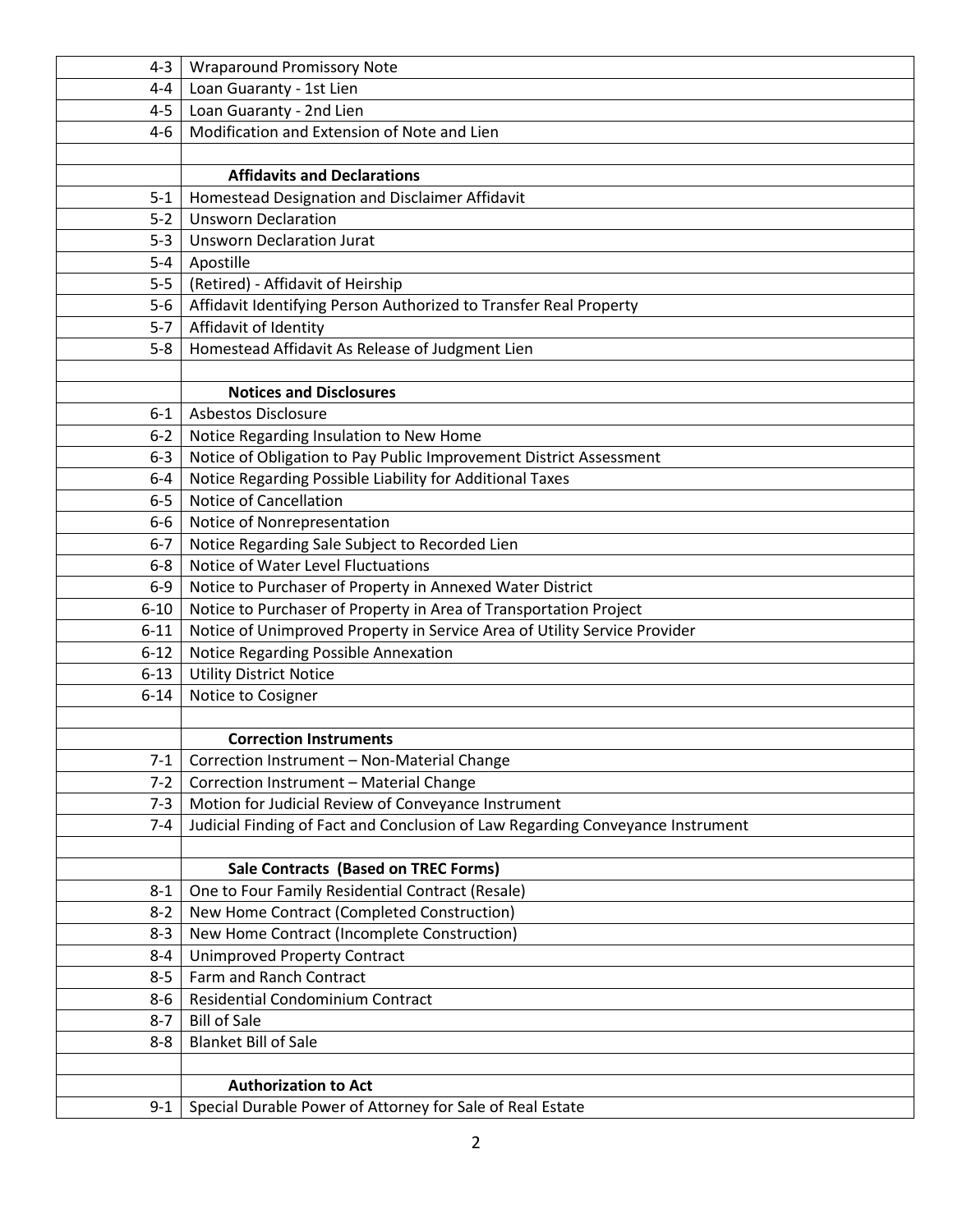| $9 - 2$                | Special Durable Power of Attorney for Purchase of Real Estate                 |
|------------------------|-------------------------------------------------------------------------------|
| $9 - 3$                | <b>Certification of Trust</b>                                                 |
| 9-4                    | <b>Corporate Borrowing Resolution</b>                                         |
| $9 - 5$                | <b>Consent Resolution</b>                                                     |
| $9 - 6$                | Certificate of Resolution                                                     |
|                        |                                                                               |
|                        | <b>TREC Contract Forms (PDF Forms)</b>                                        |
| $10-1$                 | TREC 20-16 One to Four Family Residential Contract (Resale)                   |
| $10-2$                 | TREC 24-17 New Home Contract (Completed Construction)                         |
| $10-3$                 | TREC 23-17 New Home Contract (Incomplete Construction)                        |
| $10 - 4$               | TREC 25-14 Farm and Ranch Contract                                            |
| $10-5$                 | TREC 9-15 Unimproved Property Contract                                        |
| $10-6$                 | TREC 30-15 Residential Condominium Contract                                   |
|                        |                                                                               |
|                        | <b>TREC Contract Addenda Forms (PDF Forms)</b>                                |
| $11 - 1$               | TREC OP-H Seller's Disclosure of Property Condition                           |
| $11-2$                 | TREC 40-7 Third Party Financing Addendum                                      |
| $11-3$                 | TREC 26-7 Seller Financing Addendum                                           |
| $11 - 4$               | TREC 41-2 Loan Assumption Addendum                                            |
| $11 - 5$               | TREC 12-3 Addendum for Release of Liability on Assumed Loan-Restoration of VA |
| $11-6$                 | <b>TREC OP-L Lead Based Paint Addendum</b>                                    |
| $11 - 7$               | TREC 10-6 Addendum for Sale of Other Property by Buyer                        |
| $11 - 8$               | TREC 11-7 Addendum for Backup Contract                                        |
| $11-9$                 | TREC 15-5 Seller's Temporary Residential Lease                                |
| $11 - 10$              | TREC 16-5 Buyer's Temporary Residential Lease                                 |
| $11 - 11$              | TREC 34-4 Addendum for Property Located Seaward of the Gulf Intracoastal      |
| $11 - 12$              | TREC 28-2 Environmental Assessment, Threatened or Endangered SpeciesAddendum  |
| $11 - 13$              | TREC 33-2 Addendum for Coastal Area Property                                  |
| $11 - 14$              | TREC 36-8 Addendum for Prop. Subject to Mandatory Membership in an Owner's    |
| $11 - 15$              | TREC 44-2 Addendum for Reservation of Oil, Gas and Other Minerals             |
| $11 - 16$              | TREC 47-0 Addendum for Property in a Propane Gas System Area                  |
| $11 - 17$<br>$11 - 18$ | TREC OP-M Non-Realty Items Addendum                                           |
|                        | TREC OP-I Texas Real Estate Consumer Notice - Hazards or Deficiencies         |
| 11-19                  | TREC OP-C Notice to Prospective Buyer<br>TREC 45-2 Short Sale Addendum        |
| 11-20<br>$11 - 21$     | TREC OP-N Reverse Mortgage Financing Addendum                                 |
| 11-22                  | TREC 39-8 Amendment to Contract                                               |
| $11 - 23$              | TREC 38-7 Notice of Buyer's Termination of Contract                           |
|                        |                                                                               |
|                        | Closing                                                                       |
| $12 - 1$               | HUD-1 Settlement Statement (PDF Form)                                         |
| $12-2$                 | HUD-1 Addendum Letter (PDF Form) (signature page)                             |
| $12 - 3$               | HUD-1 (Blank PDF Form)                                                        |
|                        |                                                                               |
|                        | <b>Assignments</b>                                                            |
| $13 - 1$               | Assignment and Assumption of Lease                                            |
| $13-2$                 | Assignment of Real Estate Sales Contract                                      |
| $13-3$                 | Seller's Consent to Assignment                                                |
|                        |                                                                               |